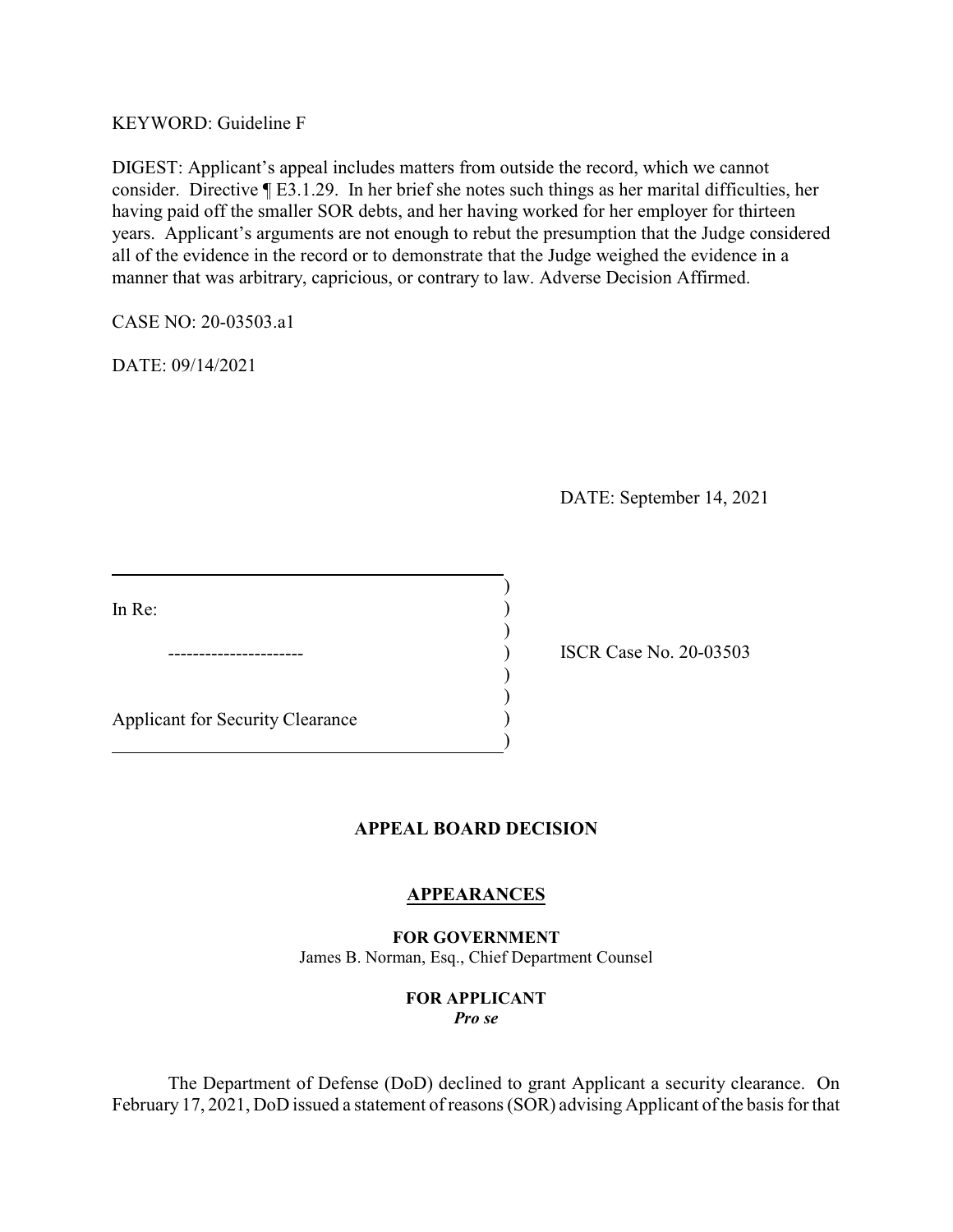decision–security concerns raised under Guideline F (Financial Considerations) of Department of Defense Directive 5220.6 (Jan. 2, 1992, as amended) (Directive). Applicant requested a decision on the written record. On June 29, 2021, after considering the record, Defense Office of Hearings and Appeals (DOHA) Administrative Judge Robert Tuider denied Applicant's request for a security clearance. Applicant appealed pursuant to Directive ¶¶ E3.1.28 and E3.1.30.

 Applicant raised the following issue on appeal: whether the Judge's adverse decision was arbitrary, capricious, or contrary to law. Consistent with the following, we affirm.

#### **The Judge's Findings of Fact and Analysis**

 Applicant's SOR alleged seven delinquent debts, the Judge finding against her on two of them. One of these was a charged-off credit card for nearly \$13,500 and the other a charged-off automobile loan for nearly \$9,000. Neither of these debts have been resolved. Applicant attributed child. Applicant did not begin making payments on any of her SOR accounts until after DOHA her financial problems to a marital separation that left her with debts and with responsibility for a issued the SOR.

 In concluding that Applicant had not mitigated concerns arising from the two debts described her divorce in 2015 she has remarried and purchased a home. He stated that she had not presented evidence that her long-standing debts are being addressed or that she has received financial above, the Judge stated that she had been employed for the majority of her adult life and that since counseling. Accordingly, he concluded that Applicant had not met her burden of persuasion as to mitigation.

#### **Discussion**

 Directive ¶ E3.1.29. In her brief she notes such things as her marital difficulties, her having paid off the smaller SOR debts, and her having worked for her employer for thirteen years. Applicant's arguments are not enough to rebut the presumption that the Judge considered all of the evidence in She states that her clearance allows her to continue working and maintain a steady income. The Directive does not permit us to consider the adverse impact of an unfavorable decision. *See,* e.g., Applicant's appeal includes matters from outside the record, which we cannot consider. the record or to demonstrate that the Judge weighed the evidence in a manner that was arbitrary, capricious, or contrary to law. *See, e.g.*, ISCR Case No. 18-02872 at 3 (App. Bd. Jan. 15, 2020). ISCR Case No. 17-03024 at 3 (App. Bd. Jan. 9, 2020).

 decision. The decision is sustainable on this record. "The general standard is that a clearance may be granted only when 'clearly consistent with the interests of the national security.'" *Department*  doubt concerning personnel being considered for national security eligibilitywill be resolved in favor The Judge examined the relevant evidence and articulated a satisfactory explanation for the *of the Navy v. Egan*, 484 U.S. 518, 528 (1988). *See also* Directive, Encl. 2, App. A ¶ 2(b): "Any of the national security."